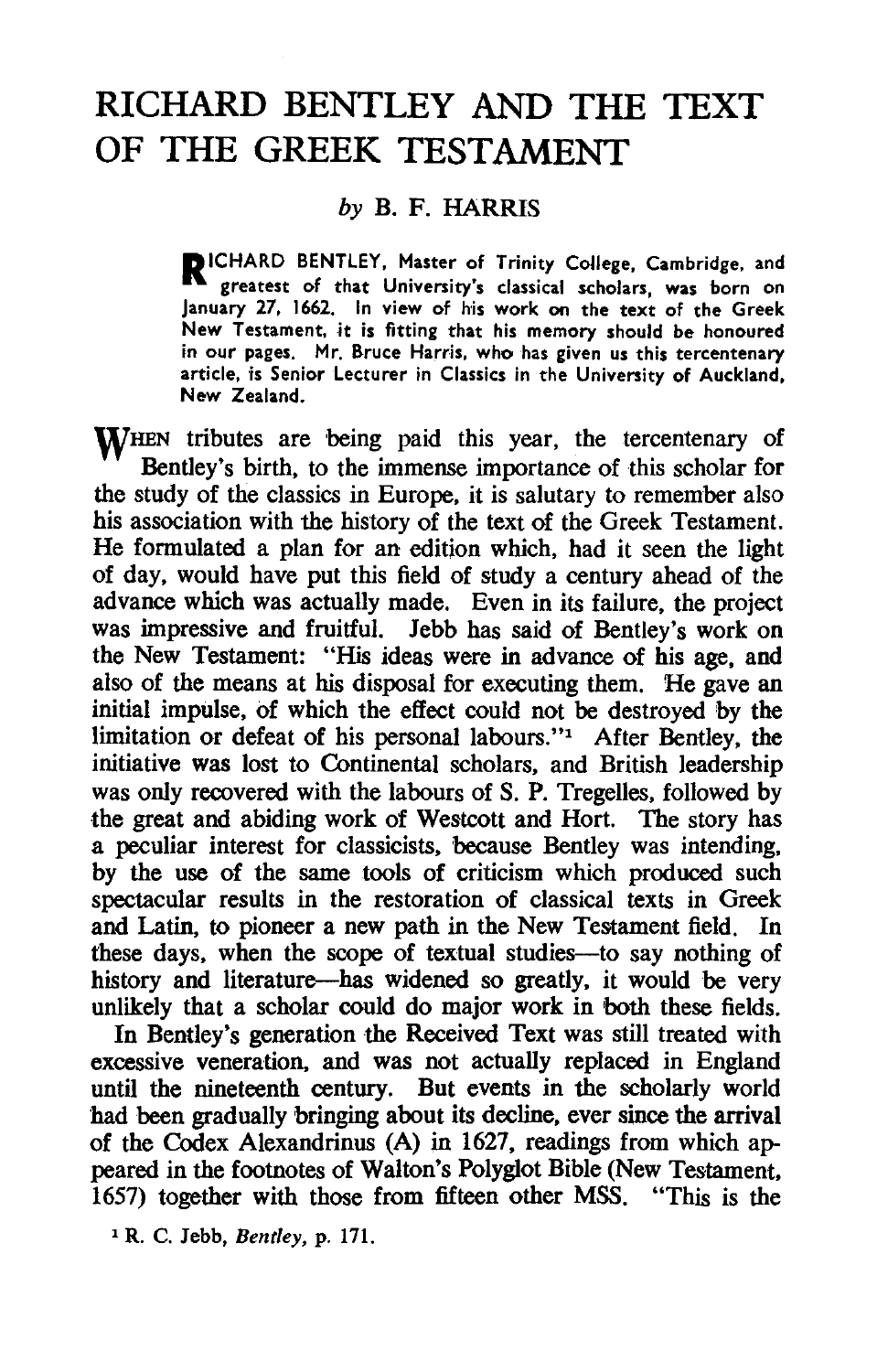real beginning of the textual criticism of the New Testament."<sup>2</sup> Dr. Fell, Dean of Christchurch, used over a hundred MSS. for the apparatus of his edition of 1633; but the link with Bentley really begins with the monumental edition of Dr. John Mill of Queen's College, Oxford, in 1707, with its huge apparatus of about 30,000 variant readings, the result of thirty years' collating from more MSS. than any previous scholar. Mill's principles of textual criticism were enunciated in his Prolegomena. The volume produced a great stir in the learned world, and it is interesting to find that Isaac Newton, who together with Bentley assured the academic dominance of Trinity College in this era, not only acquired two copies for his library, but assisted Mill in the work of collation. The letters between Mill and Newton have recently appeared in Vol. III of *The Correspondence of Isaac Newton. <sup>3</sup>* Newton worked on the Complutensian Polyglot, on the Codex Bezae, and on Oriental MSS. to produce for Mill a "Specilegium of Lections" for which he expresses his profound gratitude. Letter 439 in particular illustrates the minutiae of readings over which the two conferred. (It is worth noting also Bentley's link with Newton; when the former lived in London as Royal Librarian Newton was one of that remarkable group-the other members were Evelyn, Wren and Locke--which met weekly at Bentley's lodgings in St. James'. The correspondence between Bentley and Newton<sup>4</sup> arose chiefly out of scientific and theological issues following Bentley's Boyle Lectures on A *confutation of atheism.)* 

The appearance of such a mass of textual material in Mill's apparatus must have been a powerful stimulus for Bentley towards the logical step of producing a new text to replace that of Stephanus. Quite apart from his classical labours, of which the most notable examples during this period were the *Dissertation on Phalaris* (1699) and the edition of Horace (1711), Bentley was no stranger to the minutiae of the text of Scripture. Before he was twenty-four years old he composed a kind of Hexapla of the Old Testament, "a thick volume in quarto, in the first column of which I inserted every word of the Hebrew Bible alpha'betically; and in five other columns, all the various interpretations of those words in the Chaldee, Syriac, Vulgate, Latin, Septuagint, and Aquila, Symmachus, and Theodotion, that occur in the whole Bible."<sup>5</sup>

<sup>4</sup>*Ibid.,* Letters 428, 437, 439.

<sup>2</sup> F. G. Kenyon, *Text of the Greek Bible,* p. 158.

<sup>8</sup> C.U.P. 1961, Letters 398-9, 403, 405-6.

<sup>5</sup> Quoted in Jebb, op. *cit.,* p. 8.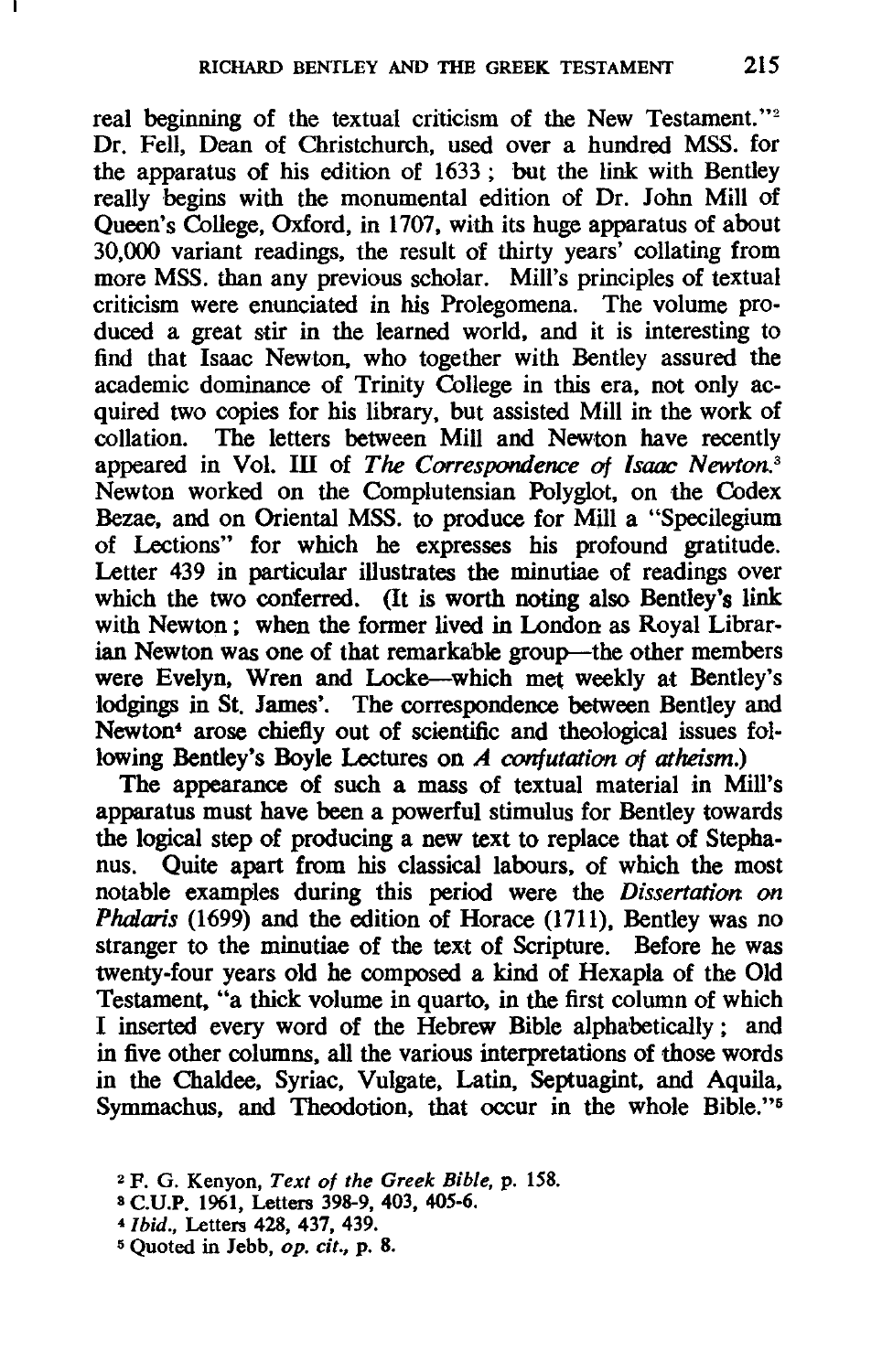But there was more than Bentley's native industry and professional interest as a textual critic to draw him into the project. He became involved in a controversy which arose directly out of the publication of Dr. Mill's New Testament. The course of this controversy has been well traced in a recent book of Dr. Adam Fox.<sup>6</sup> There were two sharply contrasted reactions to the edition. Representative of the apprehensions of the conservatives was Daniel Whitby in his *Examen* of *Mill's variant readings (1710)-* "I have found much in Mill's Prolegomena which seems quite plainly to render the standard of faith insecure, or at best to give others too good a handle for doubting."7 Unfortunately the critical principles stated by Whitby in his Latin preface, which were designed to discredit the bulk of Mill's new variants, were themselves mostly wrong or distorted. The young rationalist Anthony CoIlins was typical of the other extreme. He seized the opportunity which now presented itself of exploiting this timidity and disagreement amongst ecclesiastical scholars in his *Discourse*  of *Free Thinking* (1713). He claimed to accept Whitby's critique -as in fact most people had-and in writing on the *Conduct* of *the Clergy* included a section on "their owning and labouring to prove the text of the Scriptures to be precarious." CoIlins' pamphlet produced a veritable rash of publications refuting him. including an ironical attack by Jonathan Swift, but the most able reply came from Bentley with his *Remarks* of 1713, addressed to Francis Hare under the pseudonym "Phileleutherus Lipsiensis." The best part of this, as Dr. Fox shows by his quotations, was Bentley's defence of Mill's New Testament against both conservative and sceptical attacks. Bentley maintained that so much MSS. evidence was a mark of divine providence, and that the number of variants, insignificant as the majority were, arose from this abundance of material and from the minute scholarship devoted to the sacred text.

We may now look at the period of Bentley's enquiries into the great project, which culminated in his Letter to Archbishop Wake  $(1716)$  and finally his *Proposals for printing*  $(1720)$ .<sup>8</sup> We have noted above that Bentley was already familiar with the main codices available in England, and in 1716 he was visited by the Swiss scholar J. J. Wetstein, who had for many years been working in this field, and now offered Bentley the use of his collations

*<sup>6</sup> John Mill and Richard Bentley* (1954). Ch. 8.

<sup>7</sup>*Vide* A. Fox. *op. cit.,* p. 106.

S *Vide* Bentley's *Correspondence,* pp. 503 if.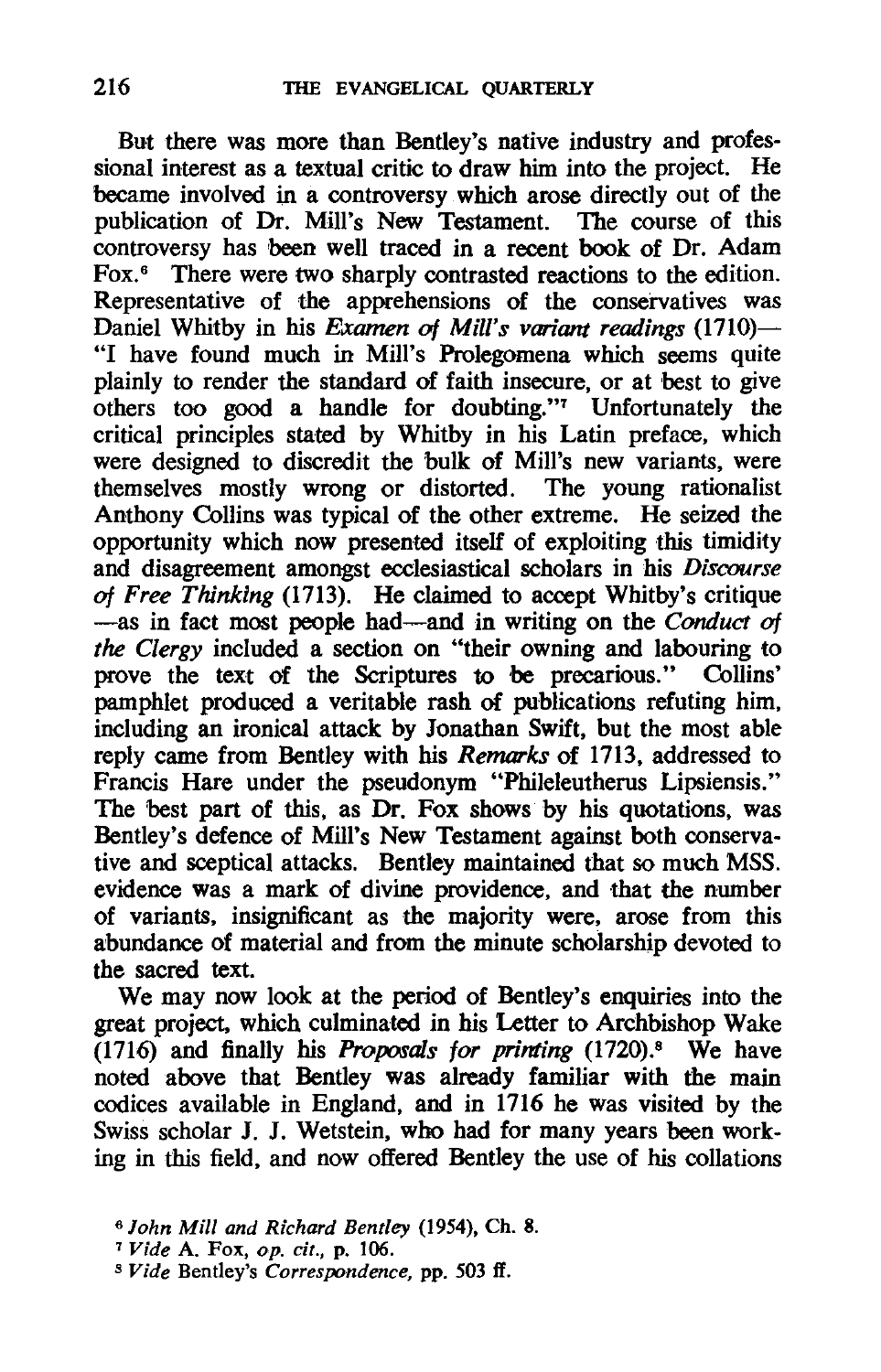from MSS. in Europe. It was the acquisition of such a valuable lieutenant as Wetstein which, more than the urgings of his friends and admirers in England, provided the stimulus for Bentley's Letter to the Primate. In this he details his plan: "I have fallen into a course of studies that led me to peruse many of the oldest MSS. of the Greek Testament, and of the Latin too of St. Jerom, of which there are several in England, a full thousand years old. The result of which has been that I find I am able (what some thought impossible) to give an edition of the Greek Testament exactly as it was in the best exemplars at the time of the Council of Nice: so that there shall not be twenty words, nor even particles, difference . . ."<sup>9</sup> This self-confidence was typical of Bentley; in the classical world it had been the bane of his enemies, for it had been borne out by the success of his labours. !In this case he had become very optimistic following collations of a few of Paul's Epistles, using the Codex Alexandrinus (A), Codex Ephraemi (Cprovided from Paris by Wetstein), and the oldest available Vulgate MSS.

The years up to the official *Proposals* of 1720 were full of the activity of what seemed to be a dedicated man. Besides Wetstein, Bentley sent a Trinity colleague John Walker to Europe, and had scholars working for him also at Oxford and Durham. Wetstein and Walker created links with all the leading French Catholic scholars of the day, and made their own collations from over a hundred MSS; the examples of these in the Trinity and Christchurch libraries are eloquent testimony to their powers. Bentley was now in possession of better material than any previous New Testament scholar. The only misfortune was that Wetstein did not have more opportunity to work on the great Codex Vaticanus (B) in Rome; as it was, he had toiled at the rate of two hours to a page. His chief acquisition on Bentley's behalf was the ninthcentury Codex Augiensis from the abbey of Reichenau.

Bentley's *Proposals* thus show even more self-confidence than the Letter four years earlier. His work was to be "a Charter, a Magna Carta, to the whole Christian church, to last when all the ancient MSS. here quoted may be lost and extinguished." The method proposed may be summarized as follows: he would recover the text of Jerome (c. A.D. 383) from the oldest Latin MSS., and compare this with the oldest Greek text recoverable from the Codex Alexandrinus and from all the collations done for him; since Jerome had himself worked closely from the Greek, wherever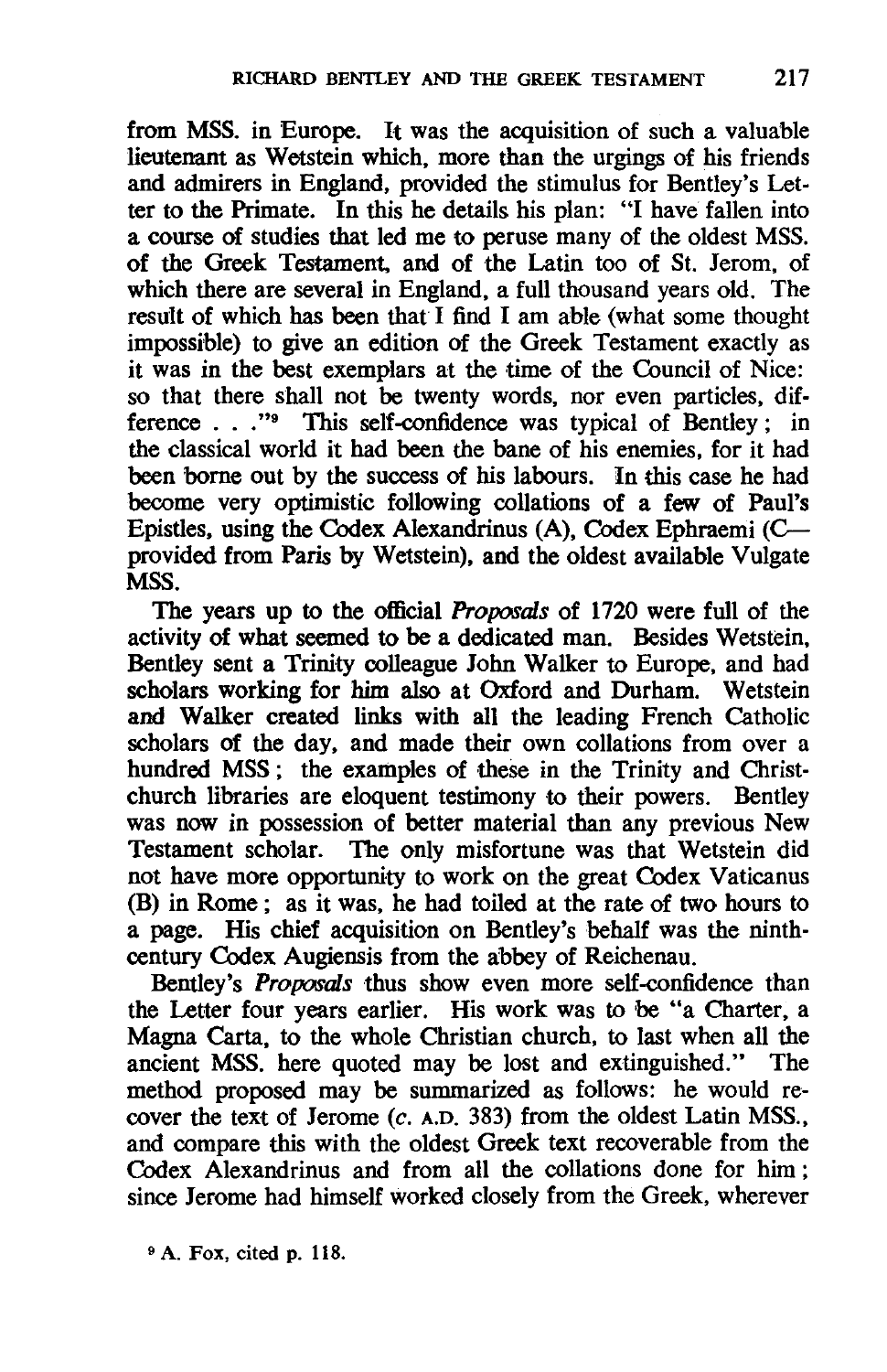the Greek agreed with the Latin, there the Greek text of the time of Nicaea (A.D. 325) could be recognized. Two sets of secondary authorities were also to be consulted, the Greek and Latin Fathers of the first five centuries and the other earliest versions, Syriac, Coptic and Ethiopic. Such was the vast project for a new text. which Bentley believed would eliminate four-fifths of Mill's variant readings. His cautious approach to the task is as evident in the *Proposals* as his confidence; he would only alter the Received Text when the MSS. authorities warranted it. and "since in the Sacred Writings there's no place for conjectures or emendations," he would relegate his conjectural criticism to the Prolegomena.<sup>10</sup> To illustrate his work, Bentley included a revised text of the last chapter of Revelation.

Why was this great project never completed? The surviving evidence from Bentley's *Correspondence is* slim, but shows a gradual decline of interest and consequently of achievement. Some weight must be given to the opposition aroused, but Bentley was by now an inveterate controversialist. His most fiery opponent . was a former Trinity colleague, Conyers Middleton, who dubbed the project "Bentley's Bubble" (this being the year of the South Sea scheme) in a pamphlet which was followed by others from different hands, some named, some anonymous. Bentley wrote his *Full* answer *to all the Remarks* at the end of the year in a spirit of passionate contempt. More important probably was the fact that. now nearing sixty years of age, he was finding the sheer complexity of the task beyond him. While it is only partially true that "Bentley's gift did not lie in the minutiae of an apparatus criticus,"11 it must be borne in mind that work of this type would today be pursued by a team of scholars rather than an individual. Dr. Fox points out Bentley's failure to classify MSS. by a numerical system (the foundation of modern nomenclature was laid by Wetstein in his New Testament edition of 1751). There were other handicaps. of course, more serious than this; Bentley was unable to simplify the whole problem by the discovery of groups of families of texts, and thus to compare the characteristic readings of such groups. In his *Remarks* of 1713 he had spoken of the providentially large number of MSS. available, and their geographical spread-in Egyptian, Asian and Western churches-as ruling out any collusion. Had he followed up this grouping, he might have arrived at principles which would have made collaboration easier, and the completion of the edition. It was left to J. A. Bengel of

10 Quoted by Jebb, p. 161.

11 A. Fox, *op. cit.,* p. 121.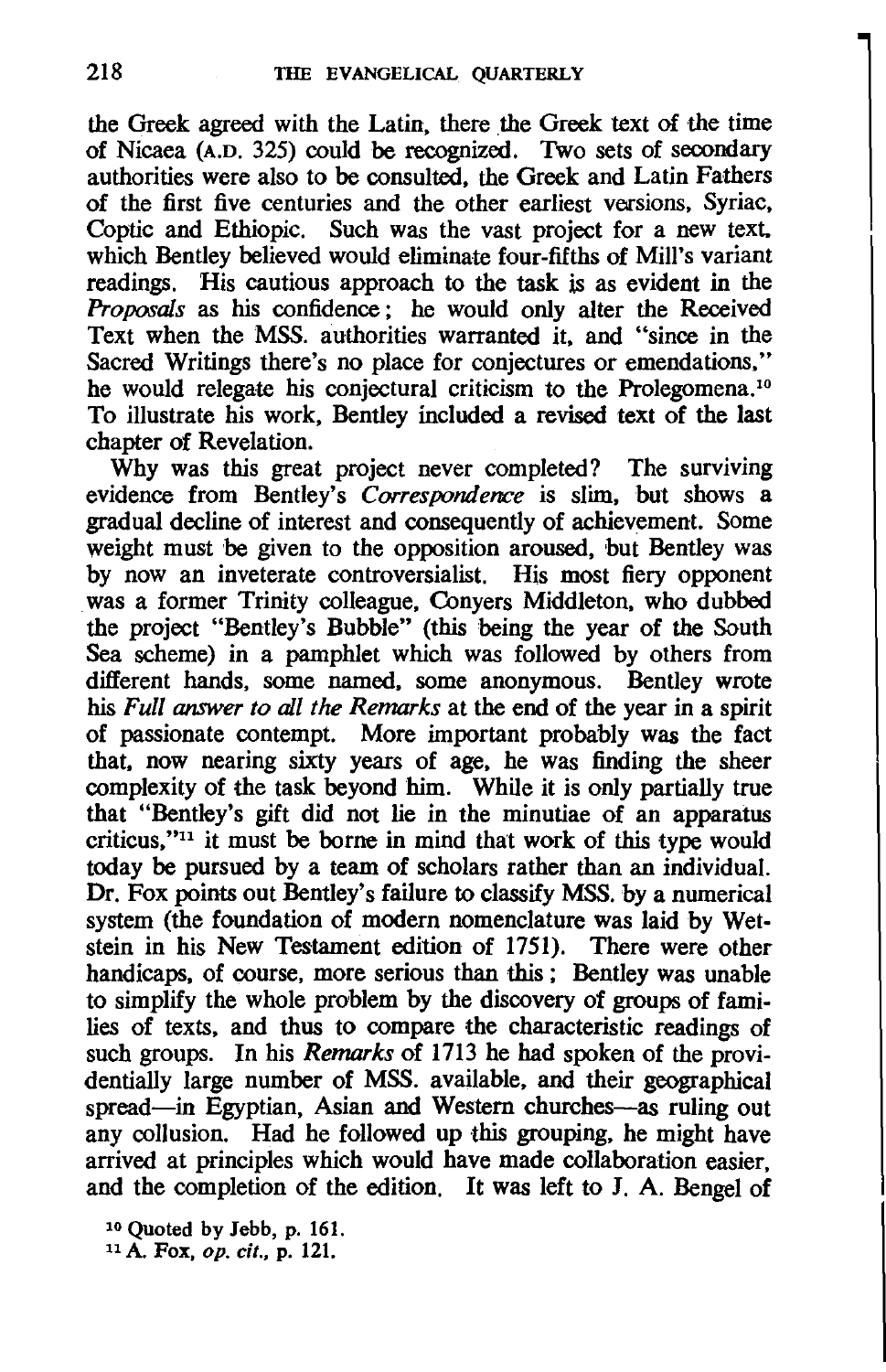Tiibingen in his 1734 edition to postulate two families, Asiatic and African. (This work was carried further by Semler and particularly Griesbach [ed. 1775-7], with the groupings Alexandrian, Western and Constantinopolitan. It was a century before the work of Westcott and Hort superseded this.)

Our best evidence of Bentley's detailed work is twofold. First, the revised text of Rev. 22 which was appended to the Proposals of  $1720$ ;<sup>12</sup> secondly, the folio copy of the Greek text and Latin Vulgate (published 1623) which Bentley interleaved, and where he recorded the results of his collations. A. A. Ellis has reprinted the text of Galatians from this.<sup>13</sup> The writer has not had the opportunity to consult this, but it is apparently a cautious revision of both the Greek and Latin, with special attention to citations from the Fathers and to the order of words. It is clear that Bentley's completed text would have anticipated a considerable number of accepted changes, e.g., the excision of 1 John 5: 7 about the three heavenly witnesses. His intention here is shown in the *Correspondence.* as is his apprehension because of the strong attachment of most people to the *textus receptus.* Bentley had the quite dispassionate attitude of the textual critic: "the Fate of that Verse will be a mere Question of Fact."<sup>14</sup> This remark provides a good example of the fundamental principle that "knowledge of documents should precede final judgment upon readings."

By 1726 Bentley was deeply involved in a classical magnum opus. his edition of Terence. but that year he received from Rome a collation of the Codex Vaticanus made by Mico and partly checked by Bentley's nephew Thomas. In 1729 a superior collation by Rulotta was sent to him. but the promise of these events was not fulfilled; although Wetstein was still collating for him some years later. Dr. Fox's conjecture is probable. that Bentley was dismayed to find that the readings of B were further from the Latin than A. and would thus have been compelled to start his whole work again on fresh textual principles. Bentley's great reliance on the fifthcentury Codex A is in general understandable. but it was unfortunately bolstered by the fact that Jerome in writing his Vulgate used a Greek MS. which chanced to have some striking readings in common with A. so that agreement between the Vulgate and A was not as conclusive as Bentley supposed for the establishment of the fourth-century text of the New Testament. A more comprehensive knowledge of Codex B in Rome would have verified

<sup>12</sup> Reprinted in J. H. Mark. *Life of Bentley,* Ch. 15.

<sup>13</sup> A.. A. Ellis, *Bentleii Critica Sacra.* 

<sup>14</sup> *Correspondence,* Letter *ZOO.*